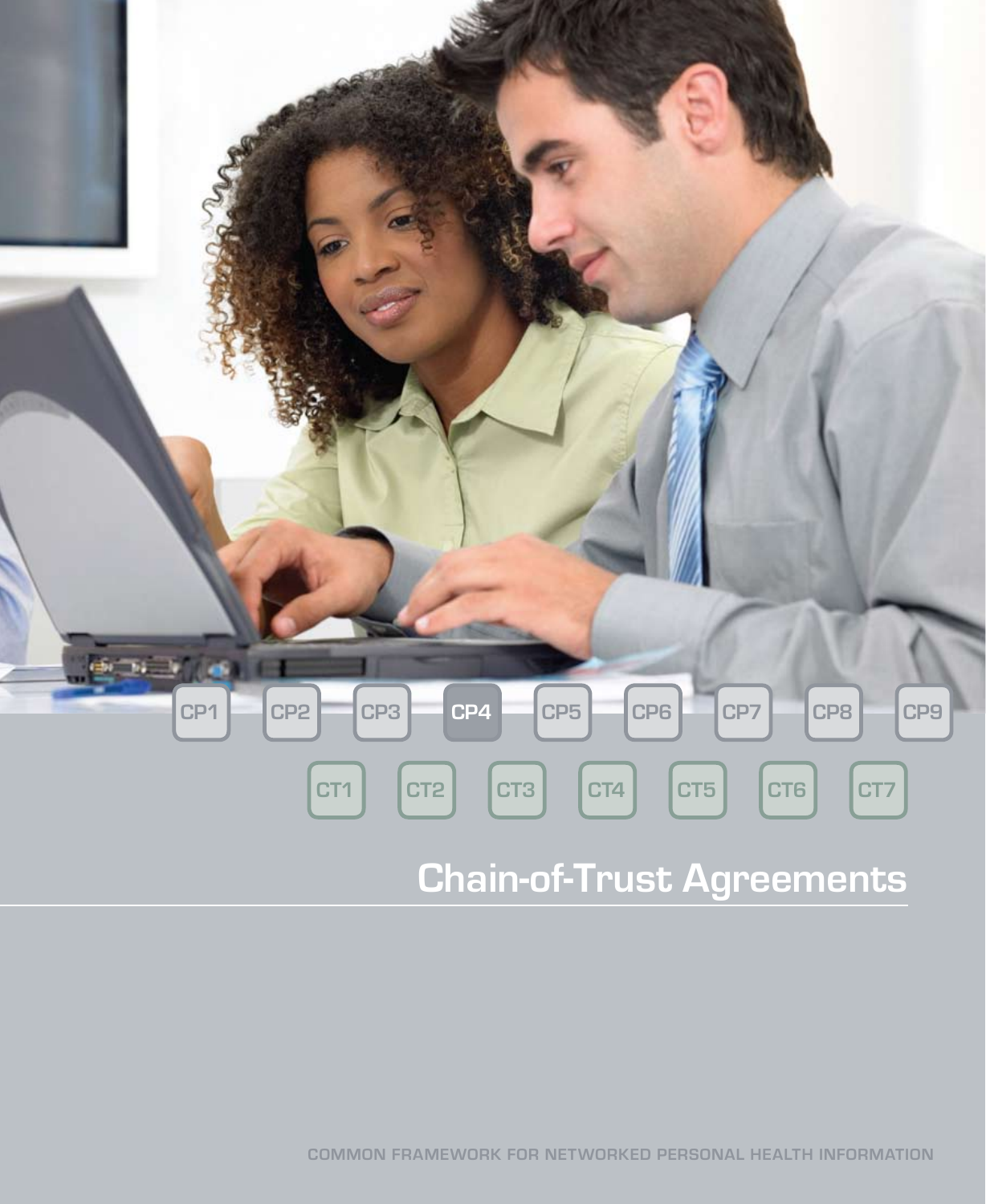COMMON FRAMEWORK FOR NETWORKED PERSONAL HEALTH INFORMATION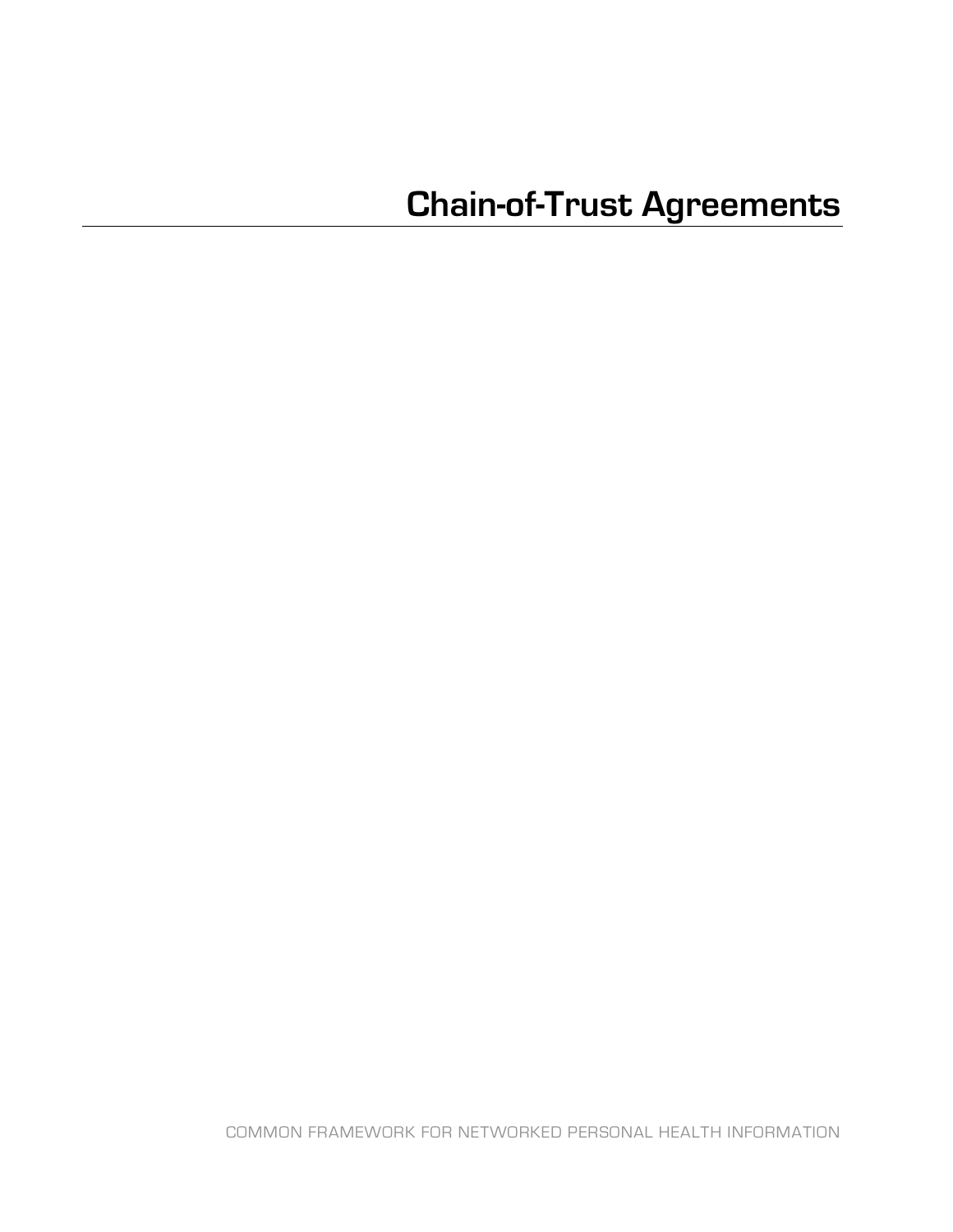The document you are reading is part of the **Connecting for Health** Common Framework for Networked Personal Health Information, which is available in full and in its most current version at http://www.connectingforhealth.org/.

This framework proposes a set of practices that, when taken together, encourage appropriate handling of personal health information as it flows to and from personal health records (PHRs) and similar applications or supporting services.

As of June 2008, the Common Framework included the following published components:



Connecting for Health Common Framework | www.connectingforhealth.org | June 2008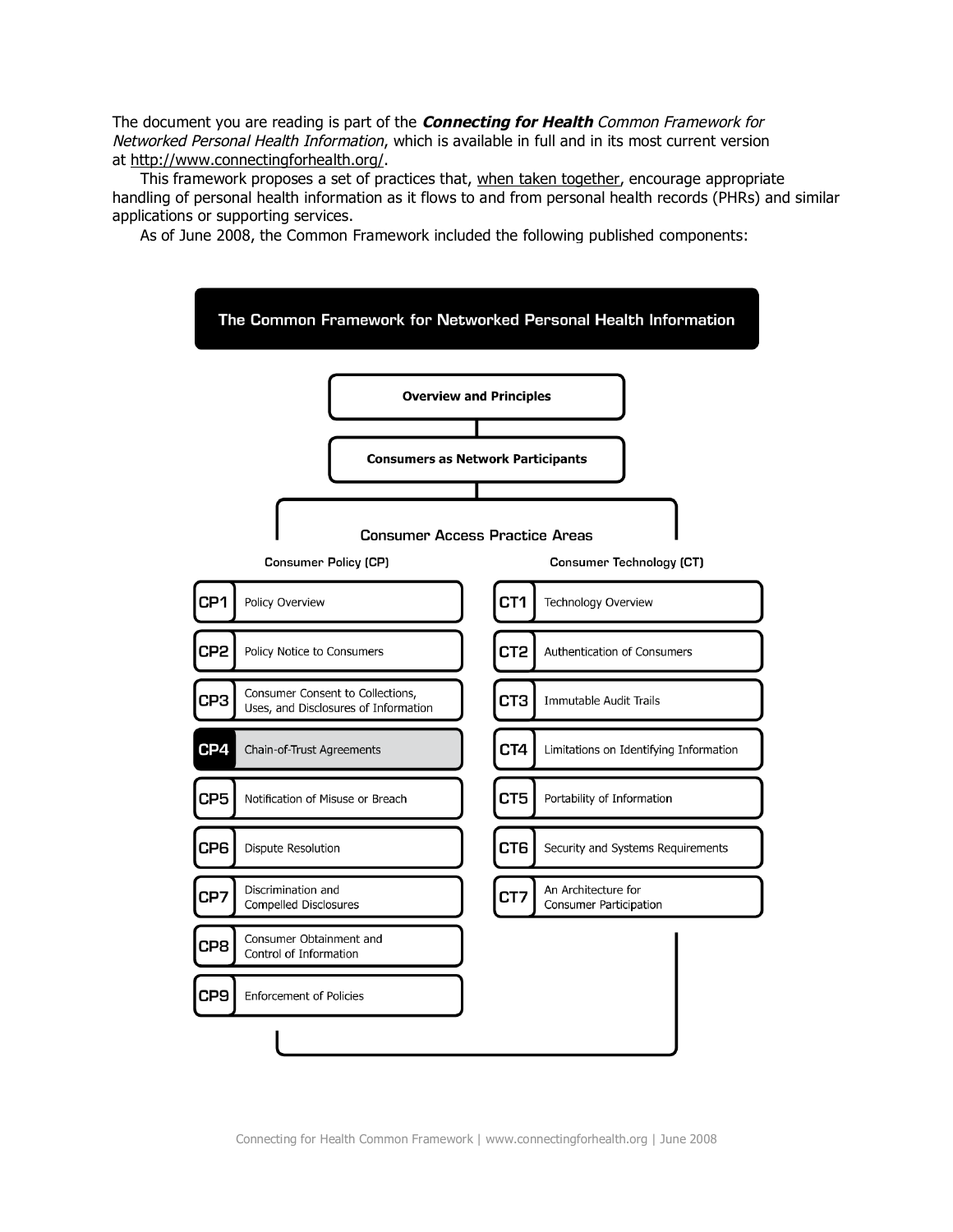**Purpose:** For personal health information to flow in or out of a consumer-accessible application, it may pass among two or more organizations. Each participant in such "consumer data streams" may have its own legal and business interests to protect. However, consumers should be able to trust the entire chain of entities and business processes that handle their personal health data. Contracts are one mechanism to bind partners to specified privacy and security policies regarding confidential information they exchange or share.

Like other policy areas in this framework, chain-of-trust agreements are often necessary in certain relationships, but not by themselves sufficient to create a privacy-protective environment. In practice, such contracts have significant weaknesses, including their lack of transparency to consumers and their inconsistent enforcement. For one, breaches may not be discovered because organizations may not rigorously monitor the behavior of all of their business partners. Secondly, if an accusation of breach occurs, enforcement depends on one party engaging another party in a legal action, most likely under contract law. Organizations often seek to settle legal disputes out of court — or avoid litigation altogether.

Still, chain-of-trust agreements serve as important instruments in encouraging "good network citizenship." There are several possible relationships in which parties seek chain-of-trust agreements. HIPAA Business Associate agreements are one example. (See **CP1: Policy Overview**.)

\* **Connecting for Health** thanks Josh Lemieux, Markle Foundation, for drafting this paper.

©2008, Markle Foundation

This work was originally published as part of a compendium called The **Connecting for Health** Common Framework for Networked Personal Health Information and is made available subject to the terms of a license (License) which may be viewed in its entirety at: http://www.connectingforhealth.org/license.html. You may make copies of this work; however, by copying or exercising any other rights to the work, you accept and agree to be bound by the terms of the License. All copies of this work must reproduce this copyright information and notice.

This practice area addresses the following **Connecting for Health** Core Principles for a Networked Environment\*:

## **8. Accountability and oversight**

\* "The Architecture for Privacy in a Networked Health Information Environment," **Connecting for Health**, June 2006. Available at: http://www.connecting forhealth.org/commonframework/docs/P1\_CFH\_ Architecture.pdf.

There is a problem with scaling this chainof-trust model, however. It is unreasonable, for example, for each doctor's office to negotiate and sign a chain-of-trust agreement with every Consumer Access Service or networked PHR provider. Instead of each participant signing agreements with each other participant, it may be more practical if all participants agreed to a basic set of "network rules" — a set of common practices that each participant would sign and publicly commit to uphold. Although there are no such large-scale arrangements for Consumer Access Services or PHRs today, such models should be explored.

The HIPAA regulations permit consumers to request their personal health information directly from Covered Entities. Consumers may then store the information with any Consumer Access Service of their choice. In this case, the Consumer Access Service does not need a chain-of-trust agreement with the Covered Entity. The consent agreement(s) between the consumer and the Consumer Access Service should spell out the information-handling practices of the Consumer Access Service. (See **CP4: Consumer Consent to Collections, Uses, and Disclosures of Information**.)

A Consumer Access Service may not be regulated under HIPAA, and it may have unregulated relationships with many different types of third parties. In such cases, chain-oftrust agreements between the Consumer Access Service and its third parties are a prudent mechanism to discourage unacceptable actions. Such agreements should prohibit activities that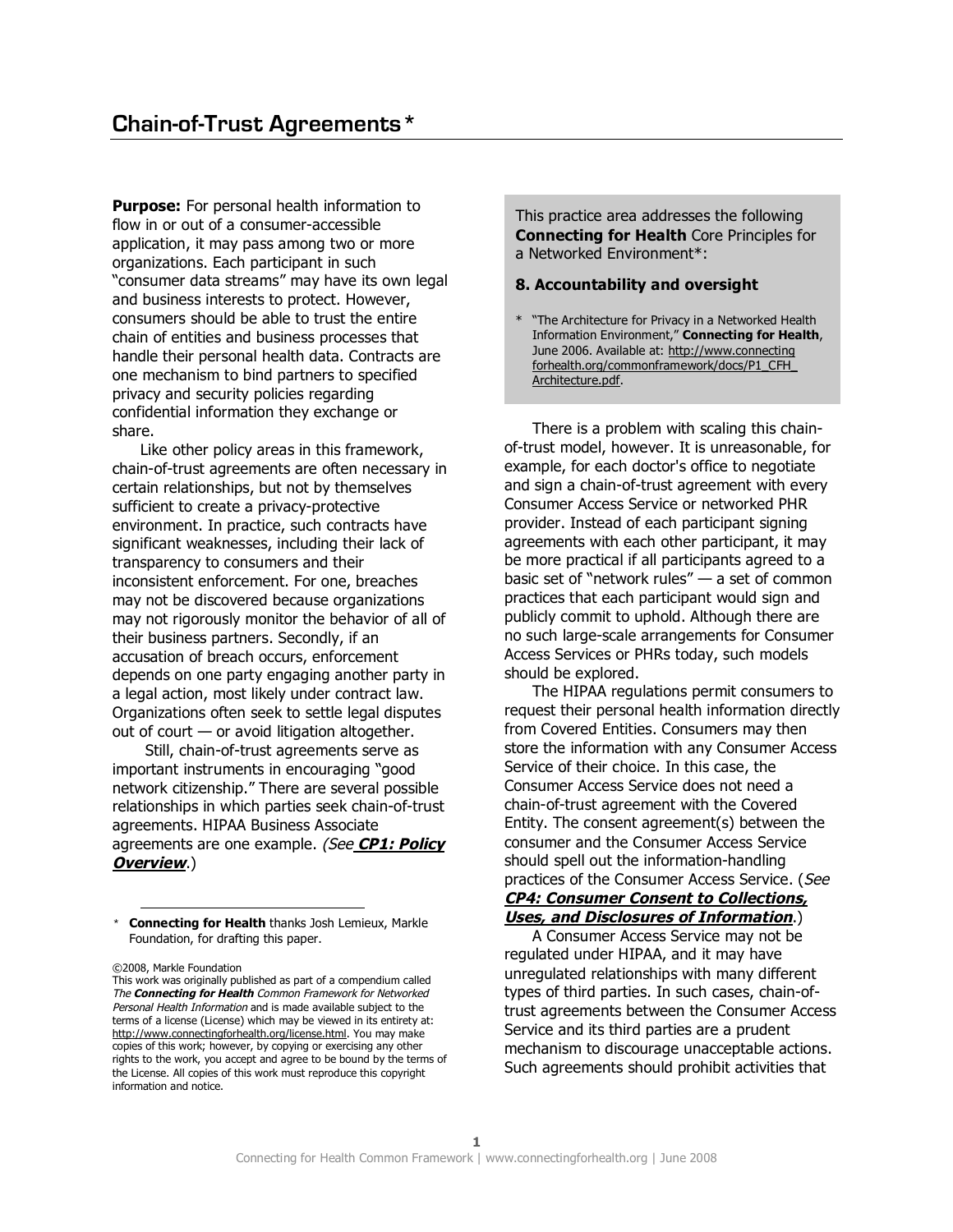are inconsistent with fair information practice principles, such as the surreptitious reidentification of de-identified data without the consumer's knowledge or consent. The recommended practice language below is primarily intended for this scenario (i.e., an uncovered Consumer Access Service's relationship with unrelated and unregulated third parties), but it may be helpful in other relationships as well.

## **Recommended Practice:**

Consumer Access Services should contractually bind third parties with which they share or exchange personally identifiable, partially identifying, and de-identified data to:

- Prohibit unauthorized use and disclosure of such data.
- Protect the data in accordance with policies and authorizations agreed to by the consumer, when applicable.
- Prohibit unauthorized attempts to identify deidentified data by, among other things, combining it with other databases of information. (See **CT4: Limitations on Identifying Information** for <sup>a</sup> discussion of personally identifiable, partially identifying, and "de-identified" data.)
- Notify the Consumer Access Service if the third party is aware of a breach or misuse of information in a form that carries significant risk of compromising the security, confidentiality or integrity of personal information. (See **CP5: Notification of Misuse or Breach**.)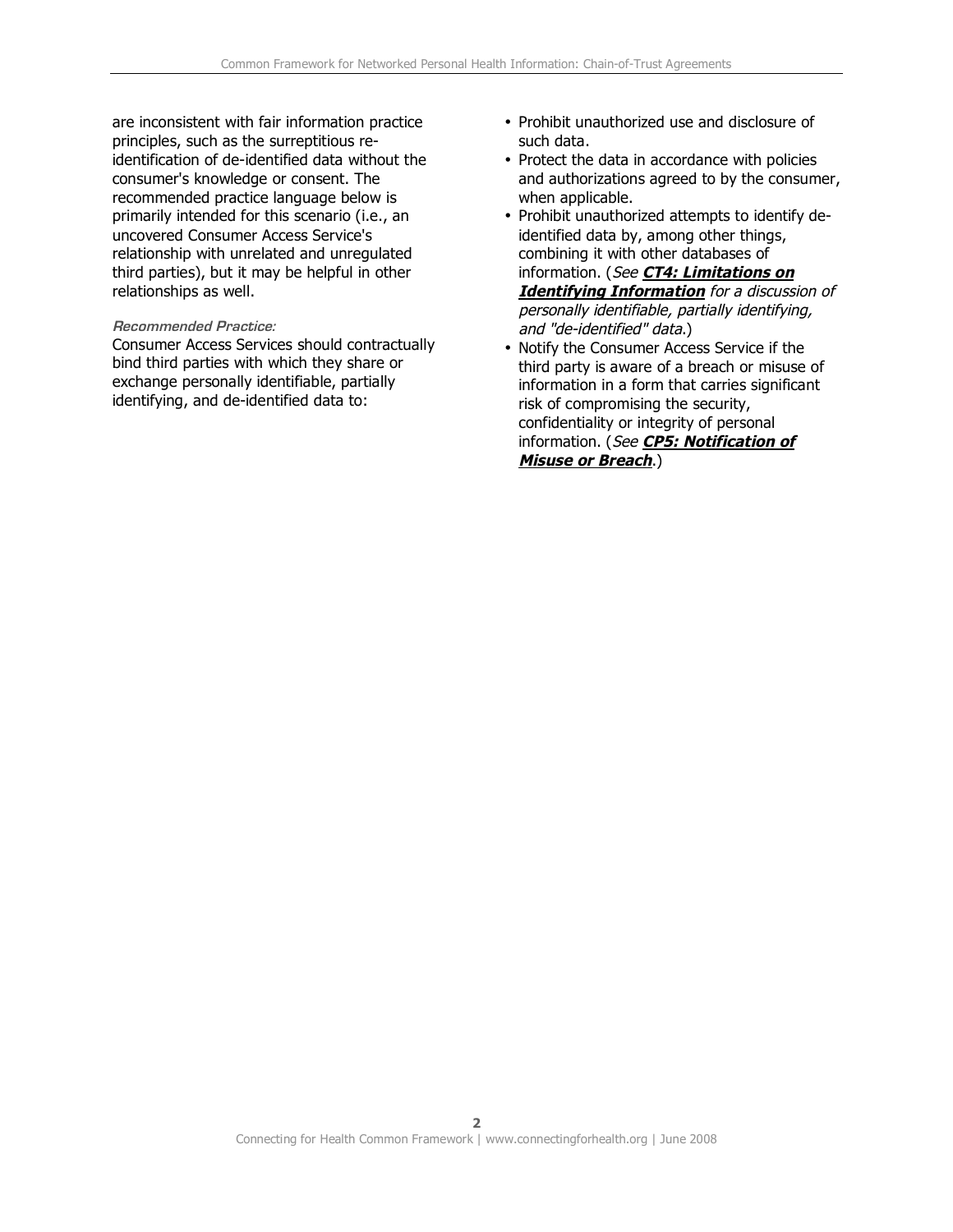## **Acknowledgements**

This framework is a collaborative work of the **Connecting for Health** Work Group on Consumer Access Policies for Networked Personal Health Information — a public-private collaboration operated and financed by the Markle Foundation. **Connecting for Health** thanks Work Group Chair David Lansky, PhD, Pacific Business Group on Health, for leading the consensus development process for this framework, and Josh Lemieux, Markle Foundation, for drafting and editing the documents. We thank Carol Diamond, MD, MPH, managing director at the Markle Foundation, for developing the conceptual structure for this approach to networked personal health information. We particularly thank the members of the Work Group, whose affiliations are listed below for identification purposes only, for reviewing several drafts of these documents and improving them invaluably each time.

Jim Dempsey, JD, Center for Democracy and Technology; Janlori Goldman, JD, Health Privacy Project and Columbia University School of Public Health; Joy Pritts, JD, Center on Medical Record Rights and Privacy, Health Policy Institute, Georgetown University; and Marcy Wilder, JD, Hogan & Hartson LLP, made important contributions to the policy framework. Matt Kavanagh, independent contractor, and Clay Shirky, New York University Graduate Interactive Telecommunications Program, made important contributions to the technology framework. Stefaan Verhulst of Markle Foundation provided excellent research, and Jennifer De Pasquale and Michelle Maran of Markle contributed to this framework's final proofreading and production, respectively.

## **Connecting for Health Work Group on Consumer Access Policies for Networked Personal Health Information**

| Lead                                                                                         | <b>Joyce Dubow, AARP</b>                                                                   |
|----------------------------------------------------------------------------------------------|--------------------------------------------------------------------------------------------|
| David Lansky, PhD, Pacific Business Group on<br>Health (Chair)                               | Thomas Eberle, MD, Intel Corporation and<br>Dossia                                         |
| <b>Staff</b>                                                                                 |                                                                                            |
| Matt Kavanagh, Independent Contractor<br>Josh Lemieux, Markle Foundation                     | Lisa Fenichel, Health Care For All                                                         |
|                                                                                              | <b>Stefanie Fenton, Intuit, Inc.</b>                                                       |
| <b>Members</b><br>Wendy Angst, MHA, CapMed, A Division of Bio-<br>Imaging Technologies, Inc. | <b>Steven Findlay, Consumers Union</b>                                                     |
| Annette Bar-Cohen, MPH, National Breast                                                      | Mark Frisse, MD, MBA, MSc, Vanderbilt Center<br>for Better Health                          |
| <b>Cancer Coalition</b>                                                                      |                                                                                            |
| Jeremy Coote, InterComponentWare, Inc.                                                       | <b>Gilles Frydman, Association of Cancer Online</b><br>Resources (ACOR.org)                |
| Maureen Costello, Ingenix                                                                    | Melissa Goldstein, JD, School of Public Health<br>and Health Services Department of Health |
| <b>Diane Davies, MD, University of Minnesota</b>                                             | Sciences, The George Washington University<br><b>Medical Center</b>                        |
| James Dempsey, JD, Center for Democracy                                                      |                                                                                            |
| and Technology                                                                               | Philip T. Hagen, MD, Mayo Clinic Health<br>Solutions                                       |
| <b>Stephen Downs, SM, Robert Wood Johnson</b>                                                |                                                                                            |
| Foundation                                                                                   | Robert Heyl, Aetna, Inc.                                                                   |